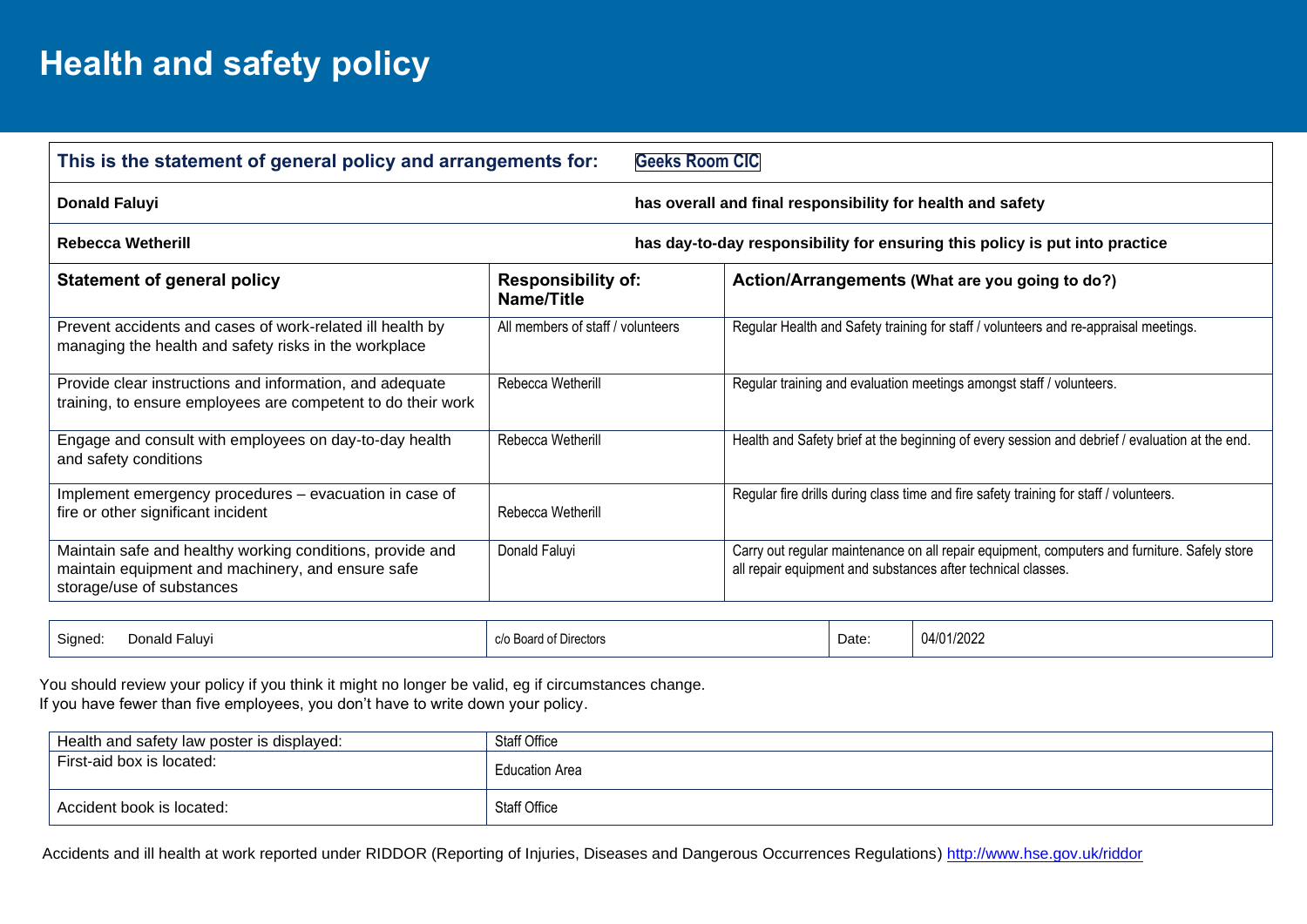## **Risk assessment**

## **Company name:** Callent Company of Cases Company name: Company name: Company name:  $\frac{04}{01/2022}$

| <b>Severity of Harm</b> | <b>Description</b>                                                                                                                                                          |
|-------------------------|-----------------------------------------------------------------------------------------------------------------------------------------------------------------------------|
| High $(3)$              | Major injury or death; loss of limb or life-threatening conditions.<br>Hospitalisation for longer than 3 days. Prolonged/expensive medical<br>treatment and support needed. |
| Medium (2)              | Serious injury leading to hospitalisation for less than 2 days.<br>Rehabilitation could last for several months                                                             |
| Low $(1)$               | Minor/superficial injuries. Local first aid treatment or absence from<br>work for less than 3 days                                                                          |

| Likelihood | <b>Description</b>                             |
|------------|------------------------------------------------|
| High $(3)$ | Will probably occur in most circumstances      |
| Medium (2) | Might occur, but uncommon                      |
| Low $(1)$  | Rare, only occurs in exceptional circumstances |

| Severity of | Likelihood of Harm |     |      |  |  |  |
|-------------|--------------------|-----|------|--|--|--|
| Harm        | Low                | Med | High |  |  |  |
| Minor       |                    | 2   |      |  |  |  |
| Serious     | 2                  |     |      |  |  |  |
| Fatal       | 3                  |     |      |  |  |  |

| What are the             | Who might be                                                         | What are you already doing?                                                                                                                                                                              | <b>Severity</b> | Likelihood Risk |                | Do you need to do anything                                                                           | Action              | <b>Action by</b> | <b>Done</b>     |
|--------------------------|----------------------------------------------------------------------|----------------------------------------------------------------------------------------------------------------------------------------------------------------------------------------------------------|-----------------|-----------------|----------------|------------------------------------------------------------------------------------------------------|---------------------|------------------|-----------------|
| hazards?                 | harmed and                                                           |                                                                                                                                                                                                          |                 |                 | <b>Score</b>   | else to control this risk?                                                                           | by who?             | when?            |                 |
|                          | how?                                                                 |                                                                                                                                                                                                          |                 |                 |                |                                                                                                      |                     |                  |                 |
| Slips, trips and falls   | All<br>Broken bones,<br>concussion                                   | Reasonable control taken by all persons.<br>All areas well lit, including stairs.<br>No trailing leads or cables.<br>Staff keep work areas clear, e.g. no boxes left in walkways,                        | 2               | $\overline{2}$  | 4              | Check rooms for any visual<br>signs of trip hazards, wet<br>floors or dangerous looking<br>equipment | Directors,<br>Staff | December<br>2021 | January<br>2022 |
|                          |                                                                      | deliveries stored immediately.                                                                                                                                                                           |                 |                 |                |                                                                                                      |                     |                  |                 |
| Fire                     | All<br>Burns,<br>suffocation                                         | Bramley Shopping Centre has a comprehensive fire<br>evacuation plan, to ensure the safe evacuation of participants.                                                                                      | 3               |                 | 3              | No                                                                                                   |                     |                  |                 |
| <b>Electrical Hazard</b> | Staff, Students<br>Electrocution                                     | All electrical equipment to be PAT tested and visually<br>inspected before use.<br>No student to be left unattended with equipment.<br>Sockets and computers raised above desks to prevent<br>tampering. | $\overline{2}$  |                 | $\overline{2}$ | <b>No</b>                                                                                            |                     |                  |                 |
| Eyestrain                | Staff, Students<br>Use of<br>computer<br>screens for<br>long periods | Maximum of 2 hour sessions for students. Breaks before<br>further sessions.<br>Staff take regular breaks from screens.                                                                                   |                 | 2               | $\overline{2}$ | <b>No</b>                                                                                            |                     |                  |                 |